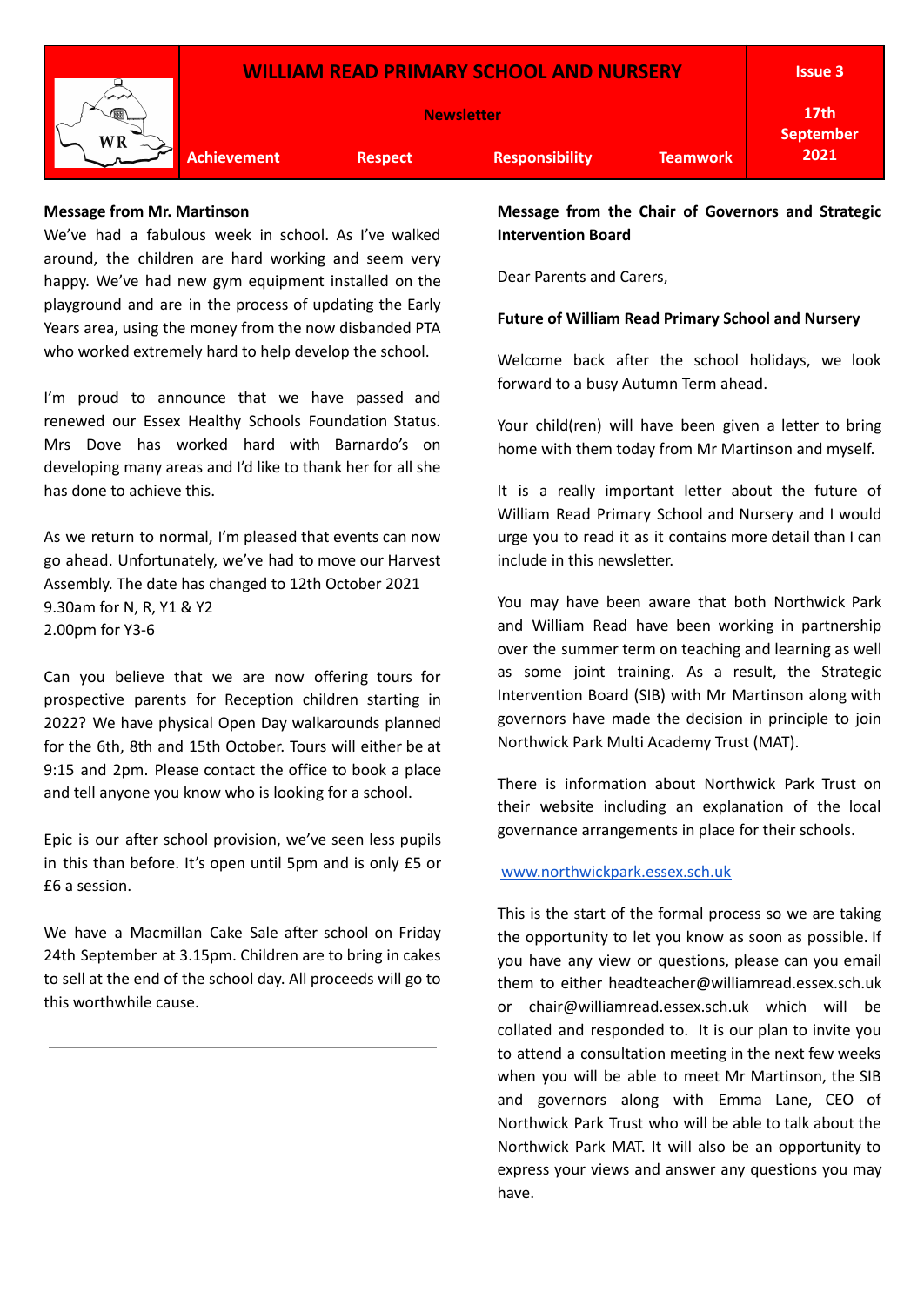|                                                                                            | WR                                                                                                                             | <b>WILLIAM READ PRIMARY SCHOOL AND NURSERY</b><br><b>Newsletter</b>                                                                                 |                            |                       |                                                                                                                                                                |                                          | <b>Issue 3</b><br>17 <sub>th</sub>                      |
|--------------------------------------------------------------------------------------------|--------------------------------------------------------------------------------------------------------------------------------|-----------------------------------------------------------------------------------------------------------------------------------------------------|----------------------------|-----------------------|----------------------------------------------------------------------------------------------------------------------------------------------------------------|------------------------------------------|---------------------------------------------------------|
|                                                                                            |                                                                                                                                | <b>Achievement</b>                                                                                                                                  | <b>Respect</b>             |                       | <b>Responsibility</b><br><b>Teamwork</b>                                                                                                                       |                                          | <b>September</b><br>2021                                |
|                                                                                            |                                                                                                                                | Please do not hesitate to contact us using the email<br>addresses above and we look forward to meeting you<br>all soon at the consultation meeting. |                            |                       | <b>ClassDojo</b>                                                                                                                                               |                                          |                                                         |
| Yours sincerely,<br>Cathryn Adams<br>Chair of Strategic Intervention Board (SIB)/Governors |                                                                                                                                |                                                                                                                                                     |                            | Nursery<br><b>RCP</b> | Our Dojo Champions this week are:<br>Ivy-Leigh Worboyes<br>Harry Milner<br>Sophie Gainey<br>Julius Szczepanek<br>Mia Fenlon<br>Millie Johnson                  |                                          |                                                         |
| <b>Headteacher Awards</b><br>Our award winners this week are:                              |                                                                                                                                |                                                                                                                                                     | <b>RR</b><br>1/2DF<br>1/2K |                       |                                                                                                                                                                |                                          |                                                         |
| 1/2DF<br>1/2K<br>3R<br>3T<br>4P<br>4R<br>5В                                                | <b>Samuel Matyus</b><br>Indie Taylor<br><b>Billy Lowe</b><br>Megan Stockey<br>Grace Kamara<br>Felicity Krejzl<br>Courtney Yard |                                                                                                                                                     |                            |                       | Charlotte Kemp<br>Lexi Gravely-Laplain<br>Lilly Kiel<br>Marlie-Rose Wright<br>Jessica Stringer<br><b>William Perrior</b><br><b>Bailey Smith</b><br>Isla Fenlon |                                          |                                                         |
| 5C<br>6FR<br>6PR                                                                           | Paige Walker<br>Jack Harper<br><b>Bobby Anderson</b>                                                                           |                                                                                                                                                     |                            | 5C<br>6FR<br>6PR      |                                                                                                                                                                | Harini Kugathasan<br><b>Jack McGrath</b> |                                                         |
|                                                                                            | <b>Mathletics</b>                                                                                                              |                                                                                                                                                     |                            |                       |                                                                                                                                                                | Accelerate <mark>d</mark><br>Reader      | The following children have achieved these certificates |

Our award winner for last week is:

**Bronze** - Isabella Reed

# **ParentPay**

Login details for our cashless payment system, Parent Pay, were sent home with your child last week.

If you haven't already done so, please activate your account and use ParentPay to pay for dinners, Breakfast Club, EPIC Club and trips.

If you have a debt balance on your ParentPay account, please make a payment to clear the debt as a matter of urgency.

The following children have achieved these certificates this week.

# **Bronze Certificate -** Eligiusz Szczepanek

**Silver Certificate** - Eligiusz Szczepanek

The table below shows our top readers so far this year:

| Eligiusz Szczepanek  | 4R  | 167,432 |
|----------------------|-----|---------|
| Lara Garrett         | 6FR | 97,858  |
| Claudia Vaux-Jackson | 6FR | 64,015  |
| Phoebe Huggins       | 5B  | 56,089  |
| Ava Nicholls-Cain    | 6FR | 47,898  |
| Freya Dale           | 5B  | 41,334  |
| Jack McGrath         | 6PR | 30,065  |
| <b>Shaun Brett</b>   | 6PR | 27,579  |
| Kieran Biffen        | 6FR | 27,085  |
|                      |     |         |